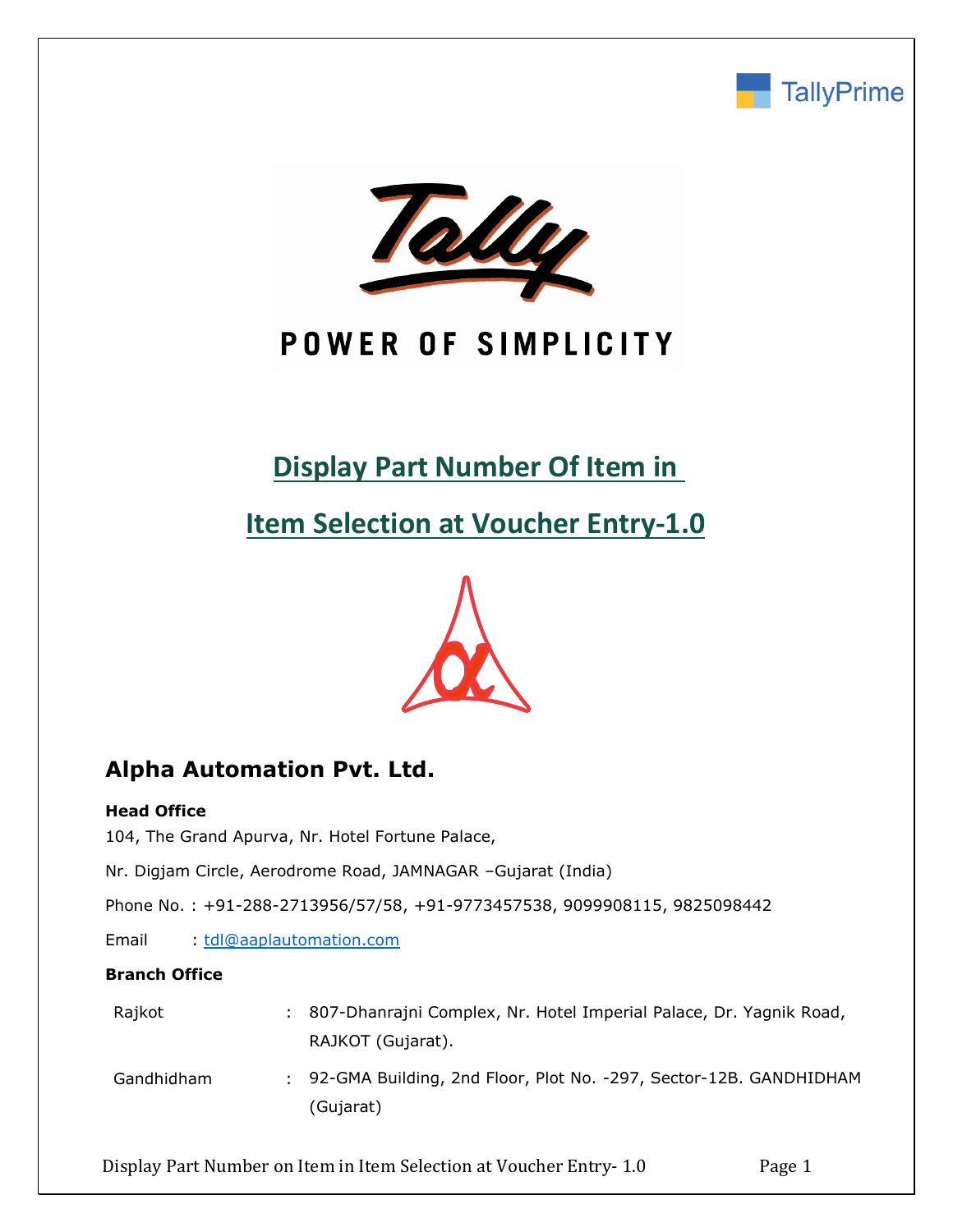

© 2020 <<Partner's Name>>. All rights reserved.

Tally, Tally 9, Tally9, Tally.ERP, Tally.ERP 9, Shoper, Shoper 9, Shoper POS, Shoper HO, Shoper 9 POS, Shoper 9 HO, TallyDeveloper, Tally.Server 9, Tally Developer, Tally. Developer 9, Tally.NET, Tally Development Environment, TallyPrime, TallyPrimeDeveloper, TallyPrime Server, Tally Extender, Tally Integrator, Tally Integrated Network, Tally Service Partner, TallyAcademy & Power of Simplicity are either registered trademarks or trademarks of Tally Solutions Pvt. Ltd. in India and/or other countries. All other trademarks are properties of their respective owners.

Version: <<Partner's Name>>/<<Add-On Name>>/<<Document version>/<<Month & Year of Document Update>>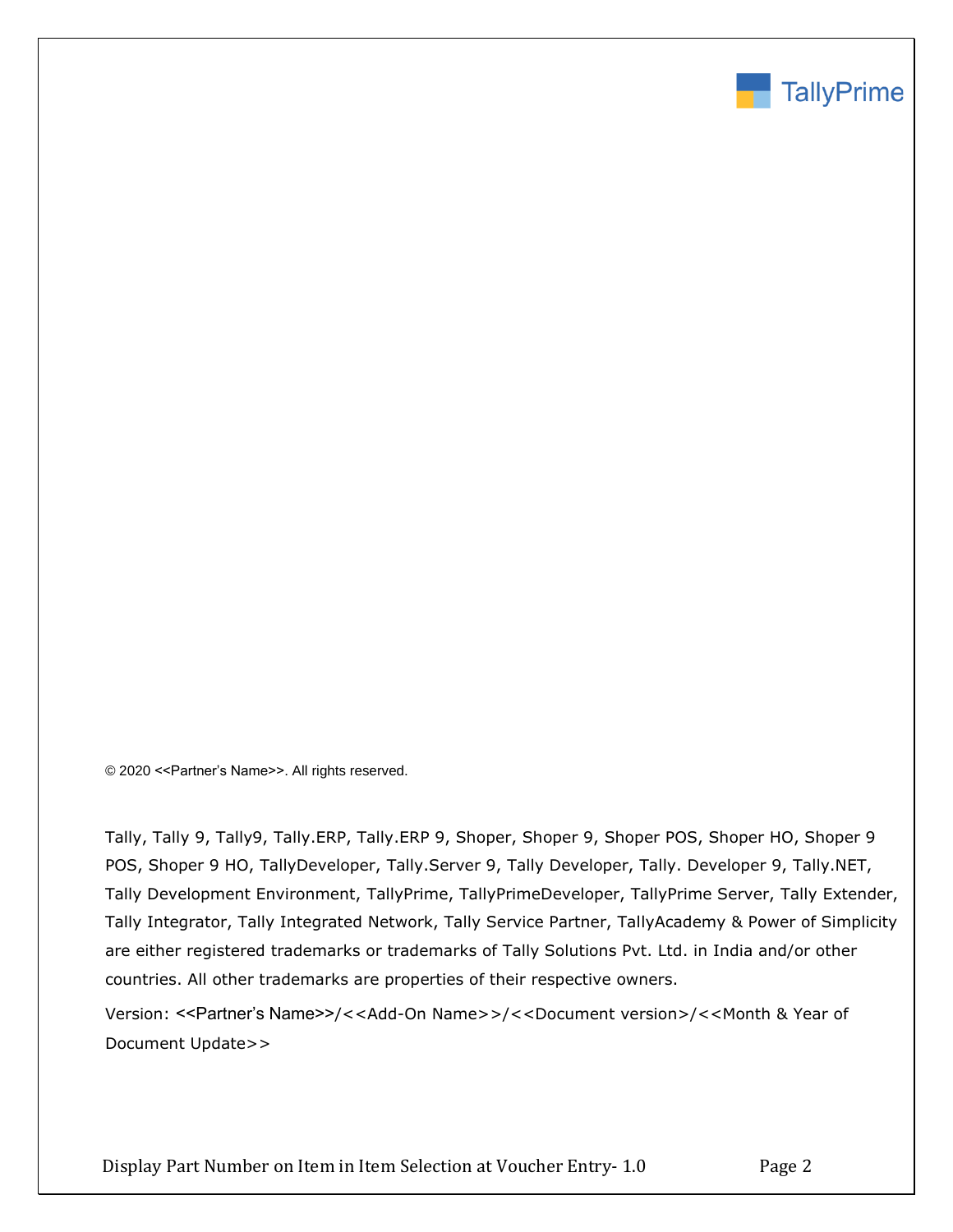

# **Display Part Number of Item In Item Selection at**

# **Voucher Entry-1.0**

## **Introduction**

This add-on facilitates User to Display Part Number in item selection at voucher entry.

## **Benefits**

This add-on works in sales, purchase, sales order, purchase order, delivery note, receipt note, credit note and debit note Vouchers

## **What's New?**

• Compatible with TallyPrime

## **Important!**

Take back up of your company data before activating the Add-on.

Once you try/purchase an Add-on, follow the steps below to configure the Add-on and use it.

## **Installation**

- 1. Copy the TCP file in TallyPrime Folder.
- 2. Gateway of Tally  $\rightarrow$  F1 (Help) $\rightarrow$  TDL & Add-on  $\rightarrow$  F4 (Manage Local TDL)  $\rightarrow$  Select Yes in Load TDL on Startup and give the file name of TCP File. After pressing the Enter Key will show TDL Status which should be as Loaded.

## **System requirements:**

No additional hardware / software infrastructure is required for executing and operation this applications module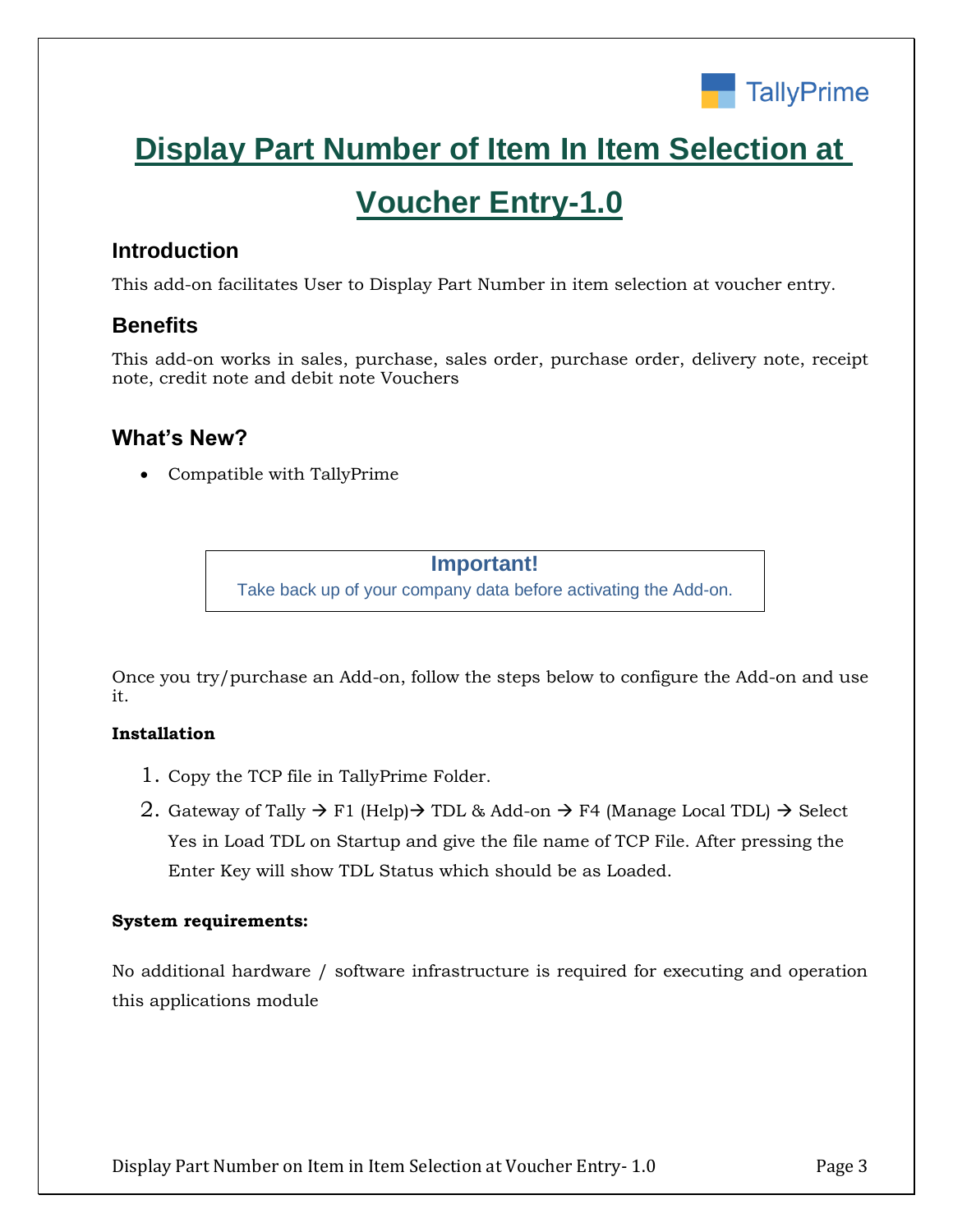

1. Activate the Add-on.

### *For TallyPrime Release 1.0*

Go to **Gateway of Tally** → **F1: Help** → **TDL & Add-On** → **F6: Add-On Features**. Alternatively, you may press **CTRL + ALT + T** from any menu to open TDL Management report and then press **F6: Add-On Features**

Set "Yes" to the options "Display Part Number of Item during Item Selection in Voucher Entry?"

| <b>Add-On Features</b>                                                  |           |
|-------------------------------------------------------------------------|-----------|
| Display Part Number of Item during Item Selection in Voucher Entry? Yes |           |
|                                                                         |           |
|                                                                         |           |
|                                                                         |           |
|                                                                         |           |
|                                                                         |           |
|                                                                         |           |
|                                                                         |           |
|                                                                         | Accept ?  |
|                                                                         | Yes or No |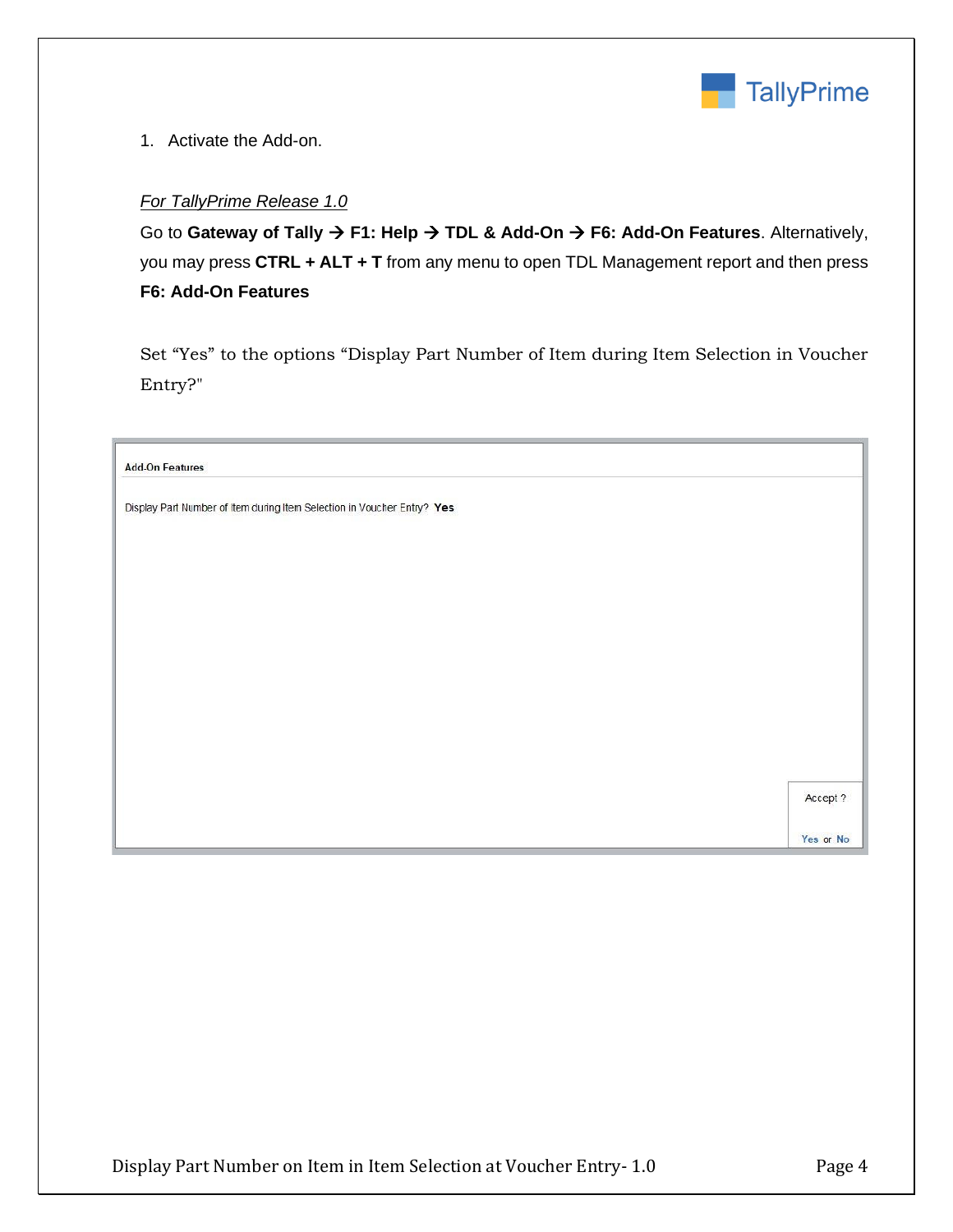

**1.** Prepare any Sales Voucher you will have Item Part Number Entered in Item Master during Item Selection.

| TallyPrime                         | MANAGE                     |         |             |                                 |            |                                                                     |                                   |           |                                            | $=$<br>$\sigma$<br>$\overline{\mathbf{x}}$ |
|------------------------------------|----------------------------|---------|-------------|---------------------------------|------------|---------------------------------------------------------------------|-----------------------------------|-----------|--------------------------------------------|--------------------------------------------|
| <b>GOLD</b>                        | K: Company                 | Y: Data | Z: Exchange | G: Go To                        |            | O: Import                                                           | E: Export                         | M: E-mail | P: Print                                   | F1: Help                                   |
| <b>Accounting Voucher Creation</b> |                            |         |             | <b>Alpha Automation Pvt Ltd</b> |            | List of Stock Items                                                 | <b>M</b><br>F <sub>2</sub> : Date |           |                                            |                                            |
| Sales                              | No. 28                     |         |             |                                 |            |                                                                     |                                   |           |                                            | : Company                                  |
| Party A/c name                     | : Alpha Computers Pvt. Ltd |         |             | Status                          | : Optional | • End of List                                                       |                                   |           | Create                                     |                                            |
| Current balance                    | 20,92,541.20 Dr            |         |             |                                 |            | Assemble 1<br>Assemble 2                                            |                                   |           | 105 No Assemble P1<br>50 No<br>Assemble2 P | 4: Contra                                  |
| Sales ledger<br>Current balance    | Sales<br>1,08,38,365.00 Cr |         |             |                                 |            | Assemble2 P                                                         |                                   |           | 50 No                                      | 5: Payment                                 |
| Name of Item                       |                            |         |             |                                 |            | Assemble A1<br>Assemble P1                                          |                                   |           | 105 No Assemble P1<br>105 No               | Receipt                                    |
|                                    |                            |         |             |                                 |            | Pen Drive<br>Tally - Accounting and lavetory Software - Single User |                                   |           | 120 No                                     | : Journal                                  |
|                                    |                            |         |             |                                 |            | Tally Prime                                                         |                                   |           | 35 No                                      | Sales                                      |
|                                    |                            |         |             |                                 |            |                                                                     |                                   |           |                                            | : Purchase                                 |
|                                    |                            |         |             |                                 |            |                                                                     |                                   |           | 10: Other Vouchers                         |                                            |
|                                    |                            |         |             |                                 |            |                                                                     |                                   |           |                                            |                                            |
|                                    |                            |         |             |                                 |            |                                                                     |                                   |           |                                            | E: Autofill                                |
|                                    |                            |         |             |                                 |            |                                                                     |                                   |           |                                            | H: Change Mode                             |
|                                    |                            |         |             |                                 |            |                                                                     |                                   |           |                                            | I: More Details                            |
|                                    |                            |         |             |                                 |            |                                                                     |                                   |           |                                            |                                            |
|                                    |                            |         |             |                                 |            |                                                                     |                                   |           |                                            | L: Regular                                 |
|                                    |                            |         |             |                                 |            |                                                                     |                                   |           |                                            | T: Post-Dated                              |
|                                    |                            |         |             |                                 |            |                                                                     |                                   |           |                                            |                                            |
|                                    |                            |         |             |                                 |            |                                                                     |                                   |           |                                            |                                            |
|                                    |                            |         |             |                                 |            |                                                                     |                                   |           |                                            |                                            |
|                                    |                            |         |             |                                 |            |                                                                     |                                   |           |                                            |                                            |
|                                    |                            |         |             |                                 |            |                                                                     |                                   |           |                                            |                                            |
|                                    |                            |         |             |                                 |            |                                                                     |                                   |           |                                            |                                            |
|                                    |                            |         |             |                                 |            |                                                                     |                                   |           |                                            |                                            |
|                                    |                            |         |             |                                 |            |                                                                     |                                   |           |                                            |                                            |
|                                    |                            |         |             |                                 |            |                                                                     |                                   |           |                                            |                                            |
| Narration:                         |                            |         |             |                                 |            |                                                                     |                                   |           |                                            |                                            |
|                                    |                            |         |             |                                 |            |                                                                     |                                   |           |                                            | F12: Configure                             |
|                                    |                            |         |             |                                 |            |                                                                     |                                   |           |                                            |                                            |

**Note: It's Works in sales, purchase, sales order, purchase order, delivery note, receipt note, credit note and debit note Vouchers.**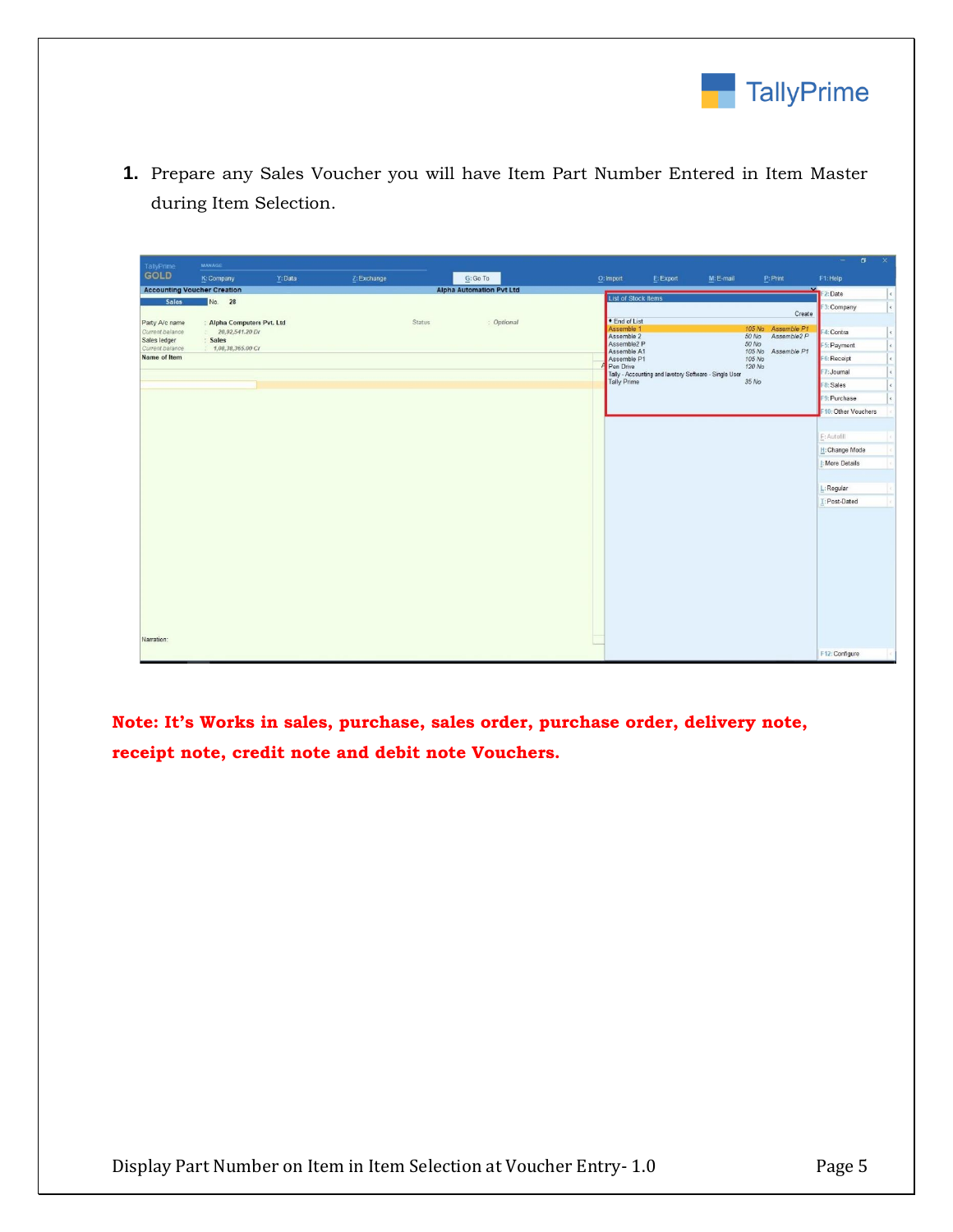

# FAQ

#### **Which version/release of TallyPrime does the add-on support?**

This add-on will work only from TallyPrime Release 1.0 onwards.

#### **How will I get support for this add-on?**

For any functional support requirements please do write to us on mail@aaplautomation.com or call us at +91-288-2713956/57/58, +91-9023726215/16, 9099908115, 9825036442.

## **If I need some enhancements / changes to be incorporated for the add-on, whom should I contact?**

Please to write to us on mail@aaplautomation.com with your additional requirements and we will revert to you in 24 hours.

#### **Will new features added be available to us?**

We offer one year availability of all support and new features free of cost. After one year, nominal subscription cost will be applicable to you to continue to get free support and updates.

#### **What will happen after one year?**

There is no fixed annual charge to be payable mandatory. However if any changes are required in our Add-On to make compatible with New Release of TallyPrime then the modification Charges will be applied.

#### **I am using a multi-site. Can I use the same Add-on for all the sites?**

No, one Add-on will work only for 1 site. You need to purchase again if you want to use the same Add-on for more sites.

### **TDL Management screen shows errors with the Add-on. What do I do?**

Check whether the error is because of the Add-on or because of clashes between 2 TDLs (An add-on is also a TDL). In case of clashes, disable one or more TDLs and check which TDL has the error. If the Add-on has a problem, you can report it to us.

Display Part Number on Item in Item Selection at Voucher Entry- 1.0 Page 6